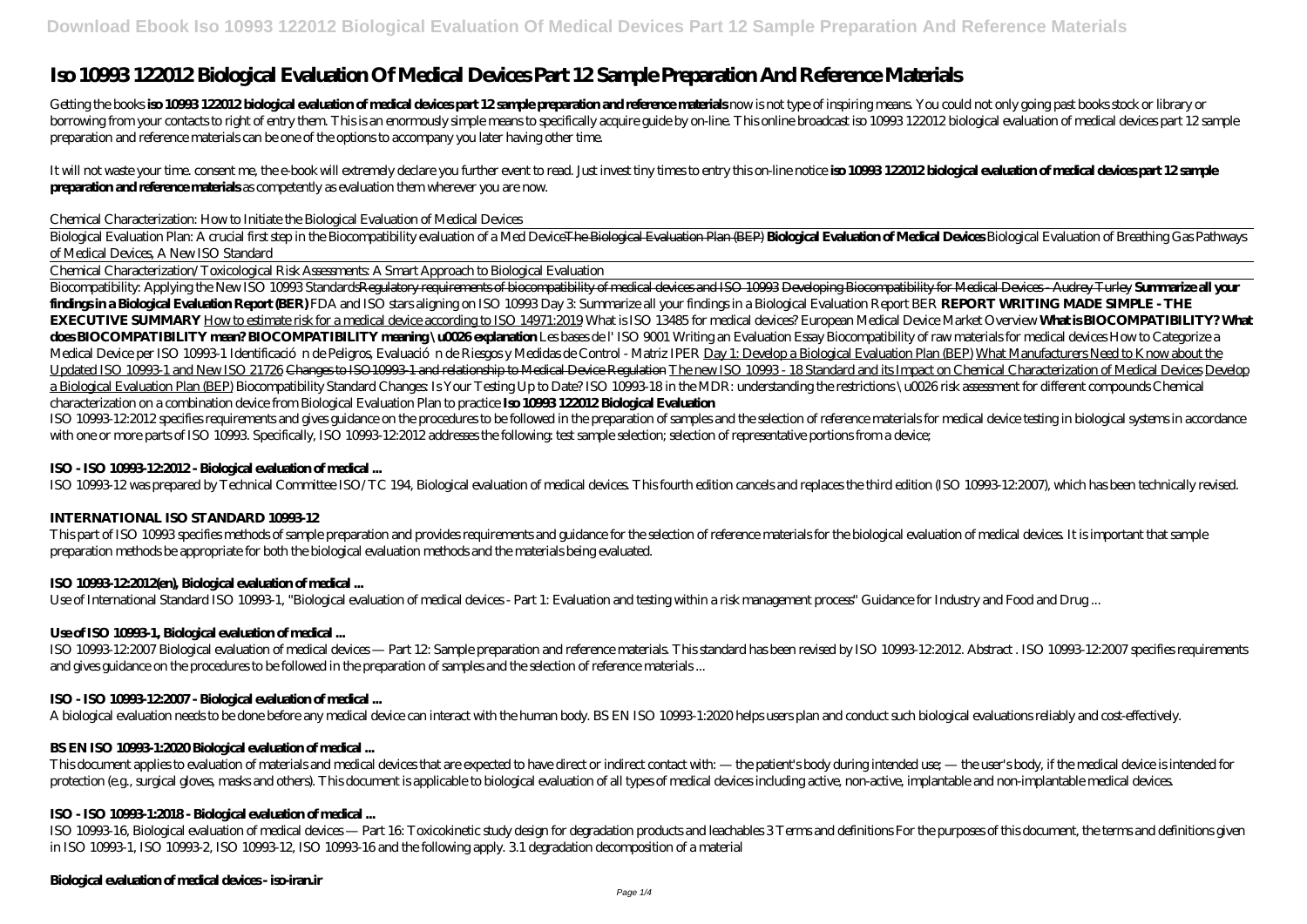ISO/TR 10993-22:2017 describes considerations for the biological evaluation of medical devices that are composed of or contain nanomaterials. In addition, this guidance can also be used for the evaluation of nano-objects generated as products of degradation, wear, or from mechanical treatment processes (e.g. in situ grinding, polishing of medical devices) from (components of) medical devices that are manufactured not using nanomaterials.

# **ISO - ISO/TR 10993-22:2017 - Biological evaluation of ...**

ISO 10993-102010Biological evaluation of medical devices— Part 10 Tests for initiation and skin sensitization. Buy this standard This standard was last reviewed and confirmed in 2016 Therefore this version remains current. Abstract Preview. ISO 10993-10:2010 describes the procedure for the assessment of medical devices and their ...

# **ISO - ISO 10993-10:2010 - Biological evaluation of medical ...**

ISO 10993-1:2003 describes the general principles governing the biological evaluation of medical devices the categorization of devices based on the nature and duration of their contact with the body, the selection of appro tests.

To evaluate the safety of medical devices, a risk management approach is advocated in multiple regulatory documents, such as ISO 14791 Medical Devices (Application of risk management to medical devices) and ISO 10993 Biological Evaluation of Medical Devices – Part 1 (Evaluation and testing within a risk management process).The above approaches are intended to span the design, testing and ...

ISO 10993-17:2002 is not applicable to devices that have no patient contact (e.g. in vitro diagnostic devices). Exposure to a particular chemical substance may arise from sources other than the device, such as food, water ISO 10993-17:2002 does not address the potential for exposure from such sources.

# **Medical Device Biological Evaluation Reports: Relevance to ...**

Purchase your copy of BS EN ISO 10993-12:2012 as a PDF download or hard copy directly from the official BSI Shop. All BSI British Standards available online in electronic and print formats. BS EN ISO 10993-12:2012 -Biological evaluation of medical devices.

The ISO 10993 set entails a series of standards for evaluating the biocompatibility of medical devices to manage biological risk. These documents were preceded by the Tripartite agreement and is a part of the international harmonisation of the safe use evaluation of medical devices For the purpose of the ISO 10993 family of standards biocompatibility is defined as the "ability of a medical device or material to perform with an appropriate ho response in a specific application".

iso 10993-12: 2012: biological evaluation of medical devices- part 12 sample preparation and reference materials iso 5841-32013(r2018) implants for surgery- cardiac pacemakers- part 3 low-profile connectors (is-1) for implantable pacemakers: iso 15674 : 2016

# **ISO 10993 - Wikipedia**

# **ISO - ISO 10993-1:2003 - Biological evaluation of medical ...**

ISO 10993-32014 Biological evaluation of medical devices - Part 3 Tests for genotoxicity, carcinogenicity and reproductive toxicity. ISO 10993-32014 specifies strategies for risk estimation, selection of hazard identificat and risk management, with respect to the possibility of the following potentially irreversible biological effects arising as a result of exposure to medical devices:

# **ISO - ISO 10993-17:2002 - Biological evaluation of medical ...**

buy iso 10993-12 : 2012 biological evaluation of medical devices - part 12: sample preparation and reference materials from sai global

# **ISO 10993 12: 2012 BIOLOGICAL EVALUATION OF MEDICAL ...**

# **BS EN ISO 10993-12:2012 - Biological evaluation of medical ...**

Biological evaluation of medical devices - Part 12: Sample preparation and reference materials (ISO 10993-12:2012) SIST EN ISO 10993-12:2012 ISO 10993-12:2012 specifies requirements and gives guidance on the procedures to be followed in the preparation of samples and the selection of reference materials for medical device testing in biological systems in accordance with one or more parts of ISO 10993.

# **EN ISO 10993-6:2016 - Biological evaluation of medical ...**

# **ISO 10993-4 : 2017 BIOLOGICAL EVALUATION OF MEDICAL ...**

iso 10993-12 : 2012 : biological evaluation of medical devices - part 12: sample preparation and reference materials: iso 8044 : 2015 : corrosion of metals and alloys - basic terms and definitions: iso 10993-17 : 2002(r2016)

# **ISO 10993 15: 2001 BIOLOGICAL EVALUATION OF MEDICAL ...**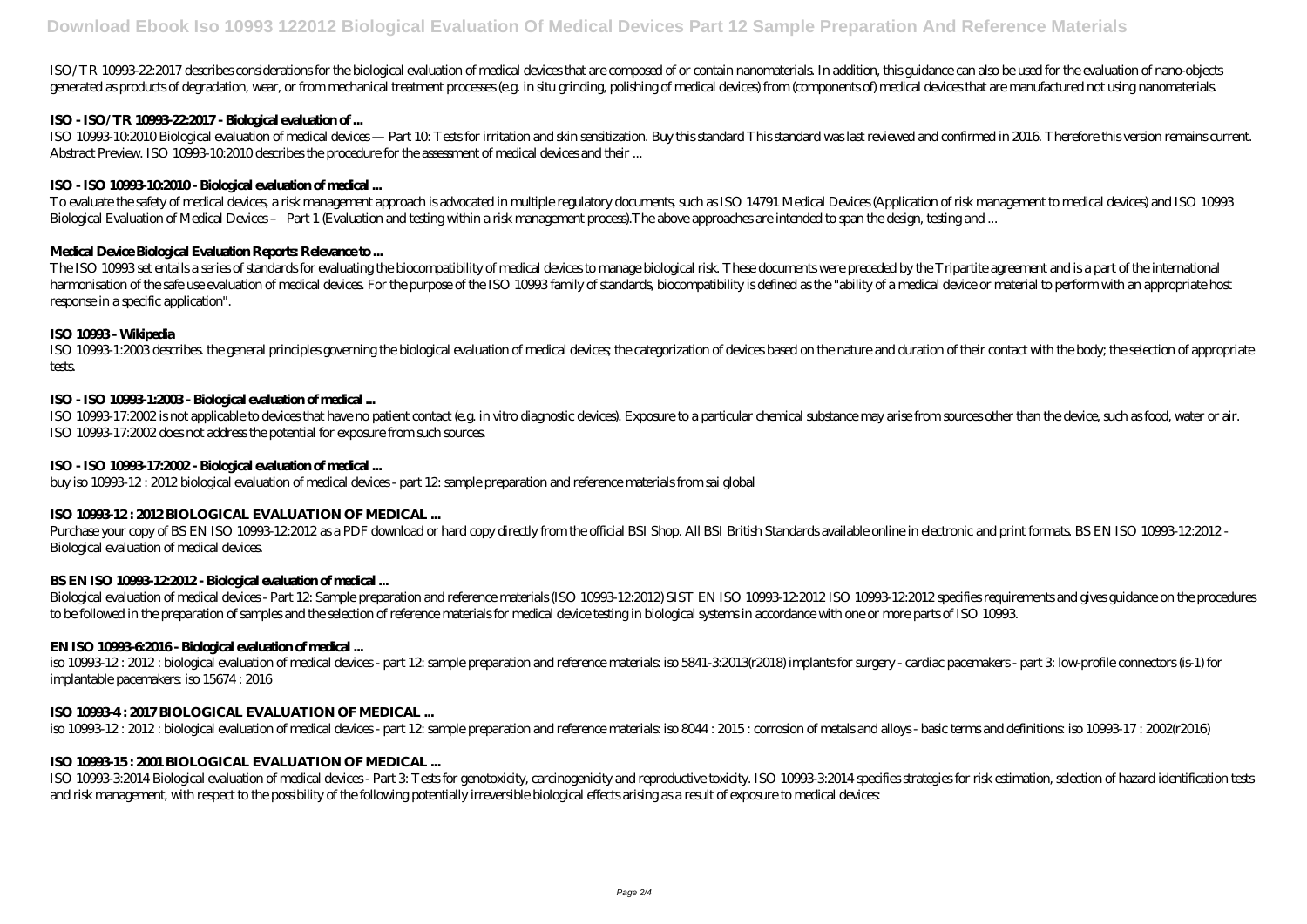Handbook of Biomaterials Biocompatibility is a systematic reference on host response to different biomaterials, taking into account their physical, mechanical and chemical properties. The book reviews recent progress in the design and study of biomaterials biocompatibility, along with current understanding on how to control immune system response. Sections provide the fundamental theories and challenges of biomaterials biocompatibility, the r of different biomaterials physicochemical surface properties on cell responses cell responses to different physicochemical properties of polymers, ceramics, metals, carbons and nanomaterials, and biomaterials in different such as the cardiac, nervous system, cartilage and bone. This resource will be suitable for those working in the fields of materials science, regenerative engineering, medicine, medical devices and nanotechnology. Reviews fundamental theories and challenges of biomaterials biocompatibility, including an overview of the standards and regulations Provides an overview on the cellular and molecular mechanisms involved in host responses to biomaterials Systematically looks at cellular response and tissue response to a wide range of biomaterials, including polymers, metals, ceramics, alloys and nanomaterials

Medical Textile Materials provides the latest information on technical textiles and how they have found a wide range of medical applications, from wound dressings and sutures, to implants and tissue scaffolds. This book of systematic review of the manufacture, properties, and applications of these technical textiles. After a brief introduction to the human body, the book gives an overview of medical textile products and the processes used to manufacture them Subsequent chapters cover superabsorbent textiles, functional wound dressings, bandages, sutures, implants, and other important medical textile technologies. Biocompatibility testing and regulatory control then addressed, and the book finishes with a review of research and development strategy for medical textile products. Provides systematic and comprehensive coverage of the manufacture, properties, and applications of medi textile materials Covers recent developments in medical textiles, including antimicrobial dressings, drug-releasing materials, and superabsorbent textiles Written by a highly knowledgeable author with extensive experience in industry and academia

This is an updated and abridged edition of the original volume published in 2004. Like its predecessor it is targeted for students of bioengineering, biomedical engineering, applied physiology, biological cybernetics and r fields for engineers and scientists who have an interest in neuroprosthetics and for medical practitioners using products of that field. The practice of neuroprosthetics requires a fundamental understanding of the anatomy physiology of the nervous system, mathematical neurobiology, material science, electrochemistry, and electrophysiology. The text assumes some familiarity with basic anatomy, physiology, calculus, electrophysiology and bioinstrumentation, which typically are covered in undergraduate and first year graduate bioengineering curricula. These areas are also reviewed here, with the aim of consolidating principles fundamental to understanding the field. With that as background, the book then presents an overview of the field with detailed emphasis in selected areas of neural interfaces and neuroprostheses. The covered topics provide readers with sufficient informat understand the theory, rationale, design, and functioning of neuroprosthetic devices currently in clinical use and under development. The current volume is shorter than its predecessor. This has been achieved by reducing s of the repetition present in certain chapters of the earlier edition and eliminating a few chapters whose topics are now well covered in review literature readily available on the internet and elsewhere. Two chapters have retained in their original versions to provide important background material, but the remaining chapters have either been revised by their original authors or replaced by new versions written by different authors. In addit topics have been added to the section on existing systems.

Biomedical Devices: Design, Prototyping, and Manufacturing features fundamental discussions of all facets of materials processing and manufacturing processes across a wide range of medical devices and artificial tissues. Represents the first compilation of information on the design, prototyping, and manufacture of medical devices into one volume Offers in-depth coverage of medical devices, beginning with an introductory overview through to the design, manufacture, and applications Features examples of a variety of medical applications of devices including biopsy micro forceps, micro-needle arrays, wrist implants, spinal spacers, and fixtures Provides student doctors, scientists, and technicians interested in the development and applications of medical devices the ideal reference source

Resin materials are broadly used in dentistry for almost all indications and they will gain even more importance in future. Especially the increasing performance and efficiency of the CAD/CAM technology and 3D-printing open posibilities to use resins not used up to now in dentistry. Besides of dentists dental students or dental technicians there are many other specialists such as researchers, material scientists, industrial developers or expe professional disciplines who are technically engaged in dental resins. The idea of this ebook series is to present a three level textbook consisting of Basic Level, Advanced Level and Expert Level versions dealing with mat science and technology of dental resins. Every level significantly expands the information and knowledge given by the respective preceding version. This book presents the Advanced Level version. The Advanced Level broadens the information of the Basic Level significantly and mainly addresses teachers of dental universities/schools, postgraduate students, PhD candidates, researchers, material scientists, industrial developers or experts of ad professional disciplines. It gives a very deep insight into chemistry, physics, testing methods and toxicology of dental resins and their technical application.

This comprehensive resource features in-depth discussions of important guidelines and regulations needed to understand and properly meet medical device code-related requirements. Focusing on the practical application of the regulations, the Medical Device Guidelines and Regulations Handbook delivers clear explanations, real-world examples, and annotation on the applicable provisions that will allow you to safely and confidently choose materials and processes for medical device development, testing, and manufacturing. A critical resource for researchers and professionals in the medical device field; Thoroughly covers ISO 10993, ISO 22442, ISO 14971, ISO 13485, ISO 21534, REACH, RoHS, CLP, EU MDR; Presents simplified guidelines and regulation points.

Resin materials are broadly used in dentistry for almost all indications and they will gain even more importance in future. Especially the increasing performance and efficiency of the CAD/CAM technology and 3D-printing open posibilities to use resins not used up to now in dentistry. Besides of dentists dental students or dental technicians there are many other specialists such as researchers, material scientists, industrial developers or expe professional disciplines who are technically engaged in dental resins. The idea of this ebook series is to present a three level textbook consisting of Basic Level, Advanced Level and Expert Level versions dealing with mat science and technology of dental resins Every level significantly expands the information and knowledge given by the respective preceding version. This book presents the Basic Level version. The Basic Level version especia addresses dentists, dental students, dental technicians, university teachers and all those who want to gain an overview about dental resins such as industrial developers or researchers of adjoining professional disciplines Level gives a comprehensive insight into chemistry, physics, toxicology, material properties and compositions as well as the technical applications of dental resins.

Biocompatibility and Performance of Medical Devices, Second Edition, provides an understanding of the biocompatibility and performance tests for ensuring that biomaterials and medical devices are safe and will perform as expected in the biological environment. Sections cover key concepts and challenges faced in relation to biocompatibility in medical devices, discuss the evaluation and characterization of biocompatibility in medical devices,